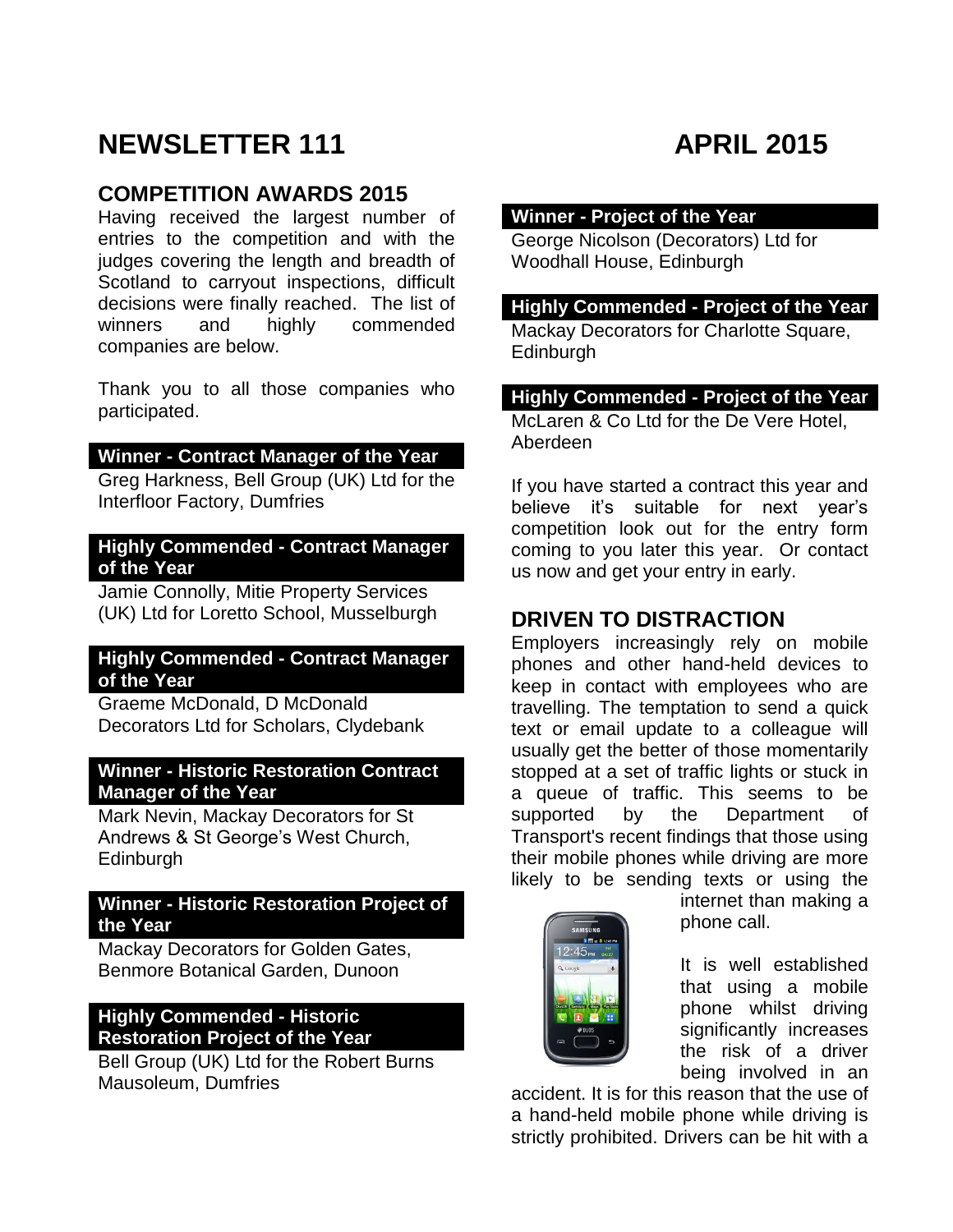fixed penalty notice, resulting in three penalty points and a fine of £100, or worse, disqualification and a fine of up to £1,000. However, the use of hands-free phones is permitted but a driver can still be stopped if police believe they are distracted.

Moreover, health and safety law applies to on-the-road work activities as to all work activities and the risks should be effectively managed within a health and safety system. As a consequence, employers should be mindful of their responsibilities when contacting their travelling colleagues. This raises the question: how does an employer ensure that their employees are safely using their mobile phones whilst travelling for work?

One answer may be that employees should just use hands-free mobile devices and they'll be safe, right? Not quite. Research indicates that using a hands-free phone while driving does not significantly reduce the risk of an accident. It is the mental distraction of taking part in a conversation whilst driving that creates the risk.

So what else can an employer do? For starters, employers can:

- Assess the risks involved in their staff's use of the road for work and put together a Mobile Phones and Driving Policy.
- Emphasise to all staff, including senior managers, that no-one should make or receive calls, send or read texts or emails or surf the internet on a mobile phone, or any similar device, while driving.
- Remind staff (as part of recruitment, training or appraisals) about the dangers of using a hand-held or hands-free mobile phone while working.
- Review work practices to make sure staff are not pressurised or encouraged into using mobile phones whilst driving.
- Lead by example. Senior members of staff should lead by personal example by not using a mobile phone while they are driving.

Employers cannot guard against all eventualities but it is important that they make their staff aware of the dangers of the short but urgent update when behind the wheel.

# **SOCIAL MEDIA 101**

It is safe to say that c social media has transformed the way modern business is conducted. It has been a catalyst for change in the language and landscape of commerce as the rapid growth of Facebook, Twitter, LinkedIn and a myriad of other platforms has turned traditional methods of business communication upside down. Such a drastic digital revolution has brought just as many challenges as opportunities for organisations aware of the risks posed by being too close to the cutting edge, but equally as anxious not to be left behind.

Characterised by an immediacy and informality, the straight to the point, succinct style of most social media sites can sometimes seem to set a pace which organisations and their employees struggle to sustain. But the potential such platforms offer in terms of promoting a positive public image of a business or brand and for sharing information in an incisive and innovative manner, means that a patience and persistence in understanding the nuances of their use can bring tangible rewards.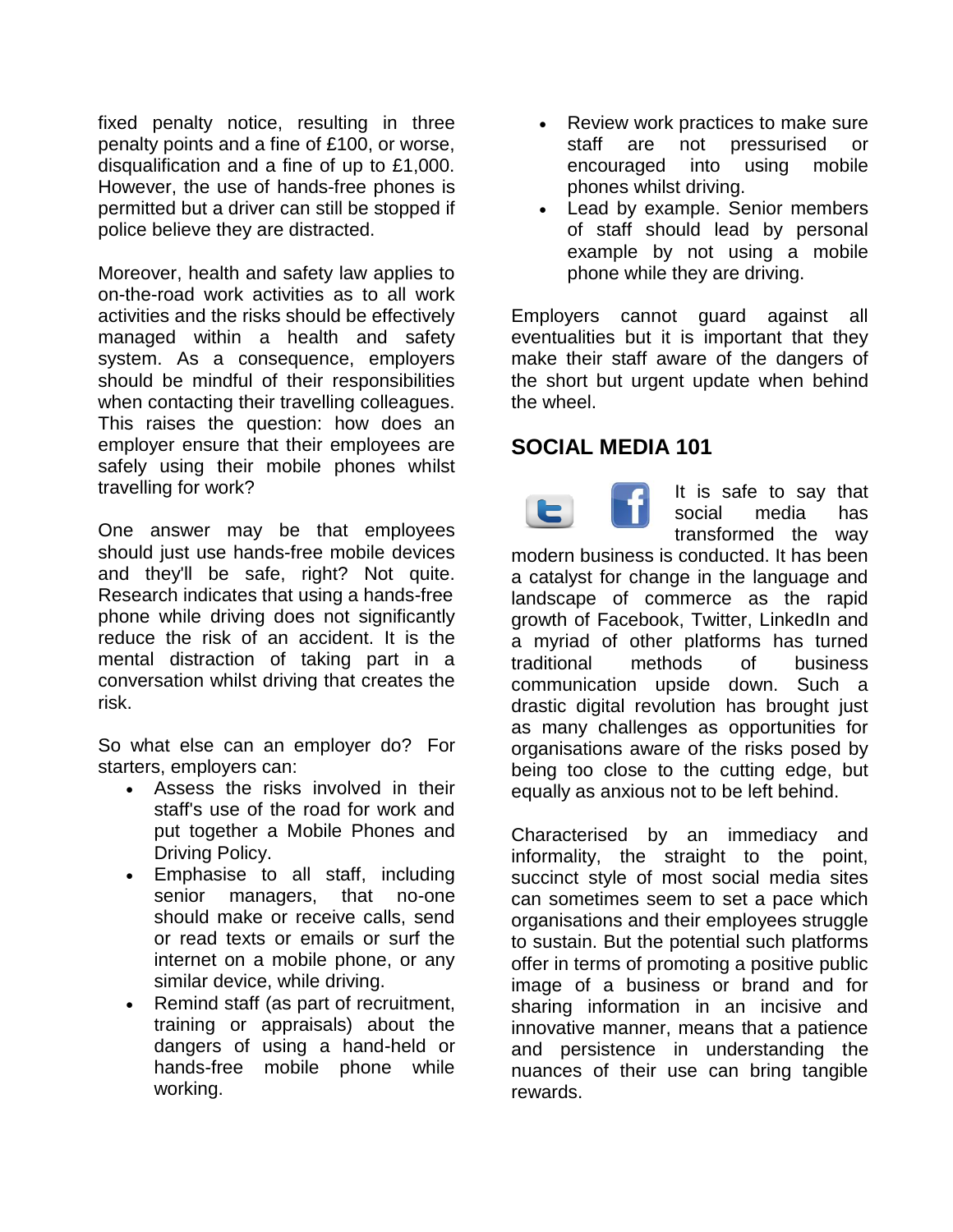Different businesses will have differing views on the strategic importance of social media in the context of their culture and creative output, but all are surely now recognising that it should feature somewhere within their communications framework. For organisations keen to embrace the opportunities offered by these alternative communication channels, there are certain key considerations in ensuring effective administration of a social media strategy.

• From the outset it is crucial to ensure you have clear, formal **privacy policies and terms of use** for any social media platforms or services the business offers or allows access to. Provided these do not impose unnecessary or impractical restrictions on employees they should be effective starting points for your overall [framework.](http://www.macroberts.com/content/content_2266.html)

• Thereafter you should provide **comprehensive guidance and training to all employees** on business-related use of social media. People are often overlooked as the most vulnerable link in the technological chain – education, awareness and open discussion are the foundations of a productive and positive social media strategy.

• Providing parameters for personal use of is trickier, but **making employees aware of acceptable use of social media inside and outside the workplace** is similarly important so that an organisation or employee doesn't do unintentional damage to one [another.](http://www.macroberts.com/content/content_2275.html)

• Where the platform in question allows, features, or is built upon, **user generated content**, a suitable understanding of the risks involved, your responsibilities relating to content accuracy and appropriateness, and the **necessary safeguards** you must

have in place are all key elements in establishing an effective forum.

• **Disclosure of material** connections with third-party vloggers or bloggers who may be involved in promoting products or services is now a requirement, providing transparency to prospective [customers.](http://www.macroberts.com/content/content_2259.html)

• **Maintaining an awareness of cybersecurity vulnerabilities and threats** is critical, especially where identifiable personal data is a part of any service used or provided by an organisation. Ensuring security structures are set up to [withstand.](http://www.macroberts.com/content/content_2288.html)

• **Making sure the personal data of third parties or employees is not used for promotional or commercial use without consent** is a major part of overall data protection responsibilities. Implementing a 'privacy by design' approach as part of any social media activity will ensure social media slip ups are minimised.

• Being very **cautious in conducting any due diligence on prospective employees** via social media services or relying upon unverified information uncovered on the internet is essential.

Adhering to these simple rules for social media in a business setting will help protect and promote this fundamental resource as an appreciable asset rather than a lingering liability.

# **GAME OVER – OFFENSIVE PRIVATE TWEETS MAY BE ENOUGH FOR FAIR DISMISSAL**

A recent EAT decision concerning offensive tweets made by an employee on his personal twitter account, said that the Employment Judge should have taken account of the public nature of Twitter when deciding whether the employee's dismissal was fair.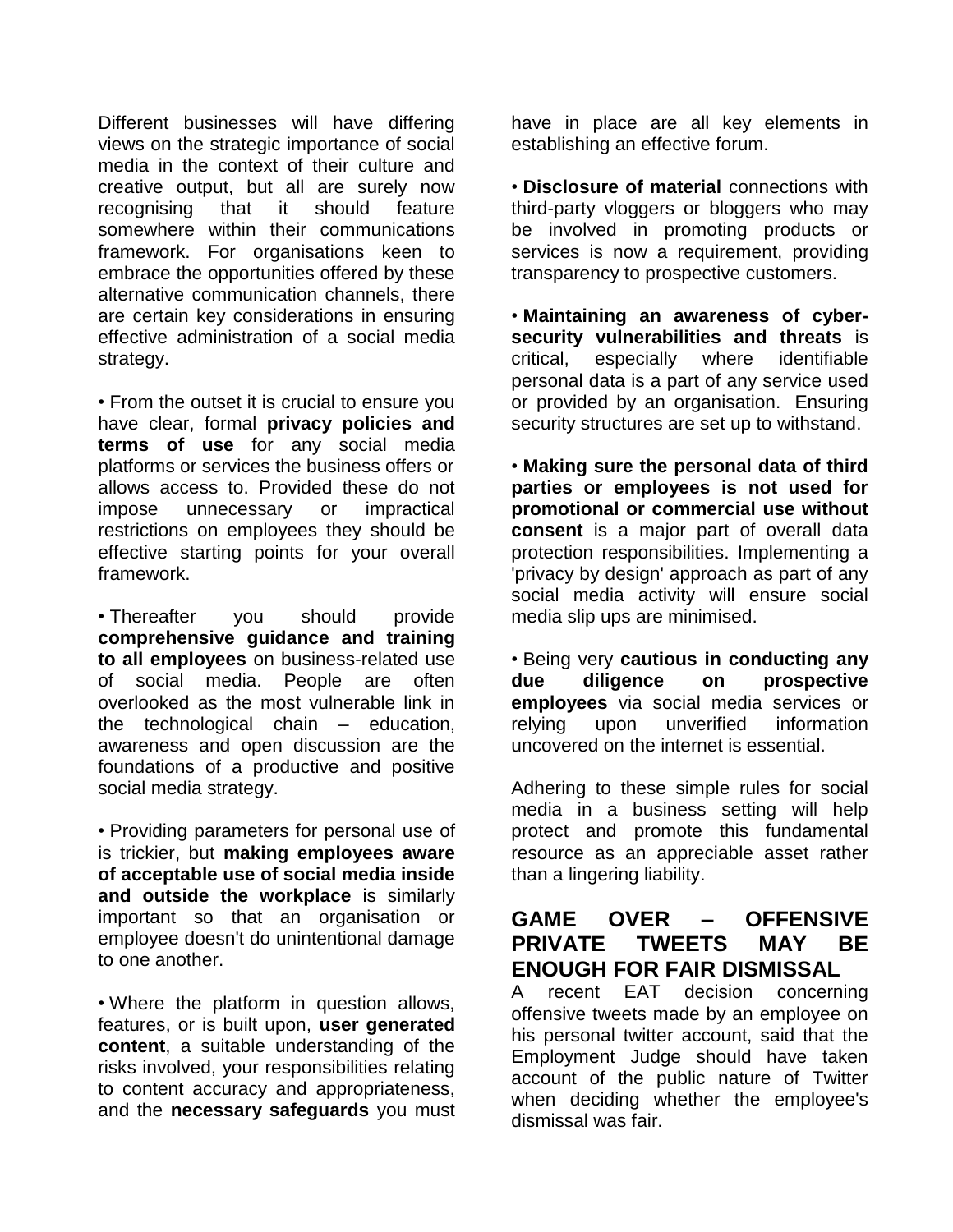Mr Laws was employed by Game Retail Limited which depended on social media for marketing. He set up a personal twitter account in order to follow these stores. A number of the stores reciprocated the "follow" without encouragement.

Laws found himself the subject of disciplinary proceedings after he posted offensive, non-work related comments on his twitter account, which were reported by another employee to Game Retail. Subsequently, Mr Laws was dismissed for gross misconduct for posting the 28 offensive tweets to his private account.

Mr Laws made a successful unfair dismissal claim against his former employer. Game Retail appealed the decision to the EAT, on the basis that it had made a reasonable response to Laws' gross misconduct and that its disciplinary policy was clear – such actions could amount to gross misconduct.

The EAT allowed Game Retail's appeal and sent the case to a fresh Tribunal to consider the reasonable response and sanction for misconduct. The Appeal Judge held that although the comments were made on Laws' personal twitter account, the fact that many stores followed him on this account meant that a significant number of customers could have seen the offensive tweets. This could have caused reputational damage to the business, and there was no requirement to show that offence was caused by the tweets. It found that Twitter is a more public forum than Facebook. The *"range of reasonable response"* unfair dismissal test was applied by the EAT. It also indicated that unfair dismissal cases in the context of social media usage are dependent on the individual facts.

The EAT refused to provide general guidance on wider social media use, however, the case provides some useful further insight on the do's and dont's with regard to private postings on public social media platforms for employees and employers.

Policies about messages on social media should be made clear to all employees. The most effective way of doing this is through a social media policy which clearly states what is acceptable use of social media, inside and outside the workplace; and what is not. Employees should be aware of the possible sanctions if they breach the policy.